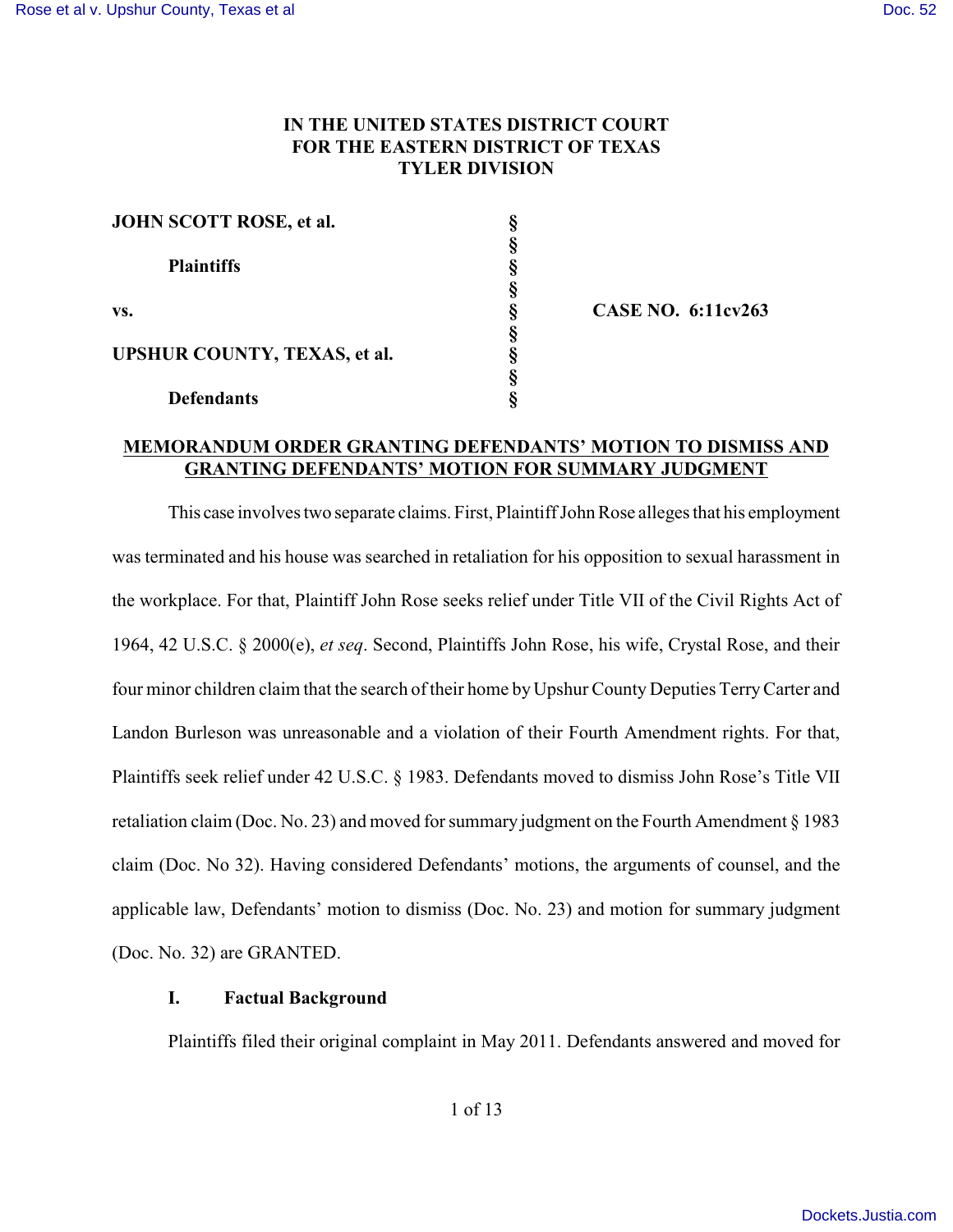judgment on the pleadings. The Court granted Plaintiffs' motion for leave to amend their complaint and Defendants moved for partial dismissal of the amended complaint. The record in this case sets forth the following facts.

In December 2009, Plaintiff John Rose was employed as a jailer with the Upshur County Sheriff's Department. That month, Rose learned that two sheriff's department employees had "made inappropriate sexual comments and/or suggestive communications with his wife." The amended complaint provides some indication that the comments were made on the internet or through e-mail. But nothing in the pleadings provides further details about these comments and communications or their content.

Rose complained to the chief deputy about the employees' comments and communications. On February 2, 2010, Rose's wife, Crystal Rose, e-mailed Upshur County Sheriff's Department Captain Gary Roberts to complain that a sheriff's department employee was spreading rumors and statements about her and her husband.

The next day, Rose called in sick for work. Later that day, Captain Roberts called Rose at his home to discuss the complaints he and his wife had made. Captain Roberts was unable to reach Rose by telephone, so he sent Deputy Carter to see if Plaintiff was at home. Carter arrived at the Roses' home around 8:30 p.m. He observed a car in the driveway with "dealer" license plates, which prevented Carter from verifying who owned the car. He knocked on the front door for several minutes, but received no response. Carter left the home, but returned a few minutes before 9:00 p.m.

When he arrived the second time, Carter walked to the front of the home and observed that the front door was open. Through the open door he saw that the television and many of the lights in the home were on. He also noticed that the interior of the home appeared to have been ransacked and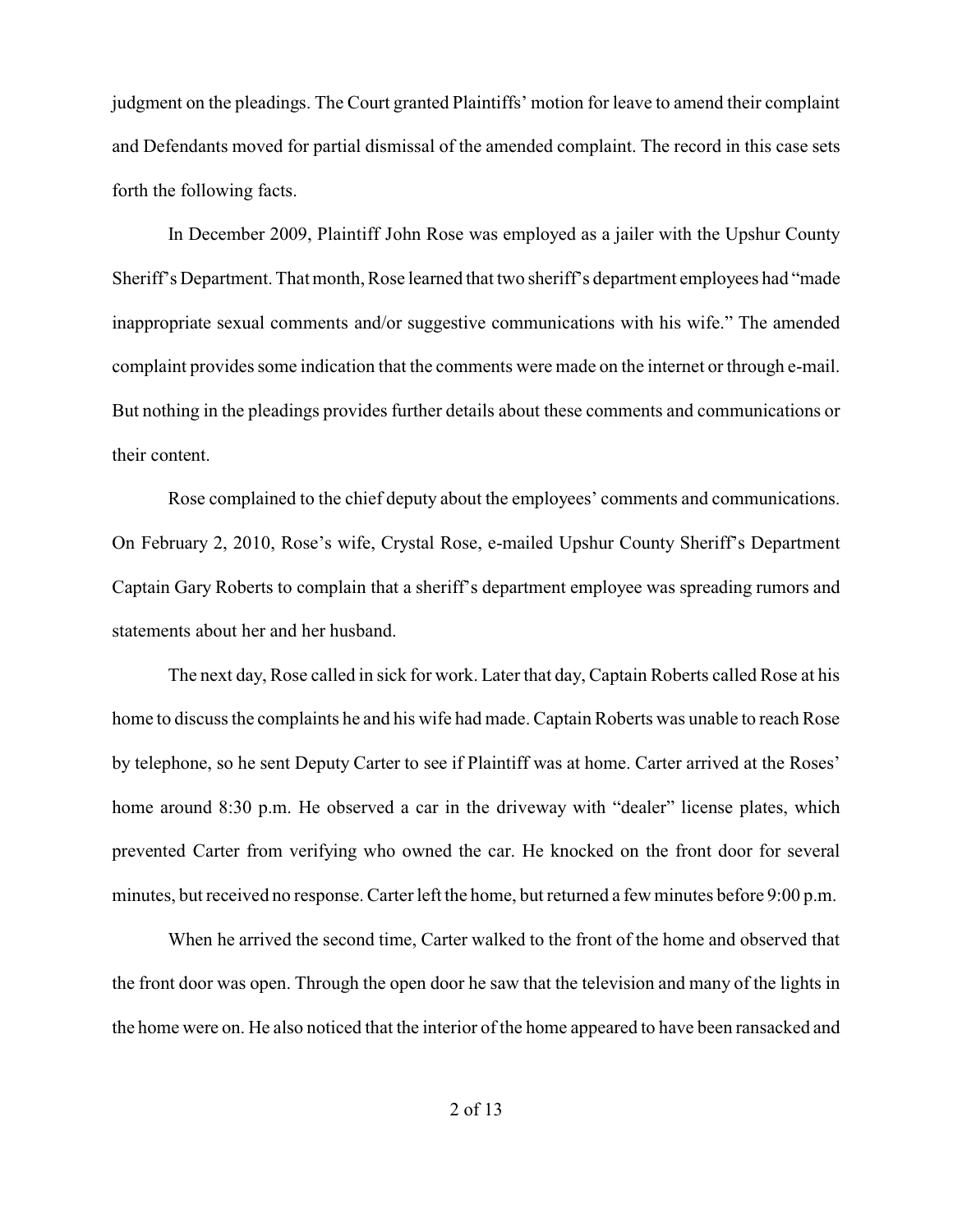as though someone had been rummaging through it. Carter yelled into the house several times to announce his presence, but he received no response. At this point, he called for back up.

Deputy Burleson arrived at the Roses' home a few minutes after 9:00 p.m. The two deputies entered the home, yelled for John Rose, and searched inside for approximately four-and-a-half minutes. They did not find anyone inside. As the deputies were exiting the home, Plaintiff Rose and his family arrived. The next day, Sheriff Anthony Betterton terminated Rose's employment with the Upshur County Sheriff's Department.

# **II. Motion to Dismiss Plaintiff John Rose's Title VII Retaliation Claim**

#### **a. Legal Standard**

Defendants filed a motion to dismiss John Rose's claim for unlawful retaliation. Motions to dismiss for failure to state a claim are "viewed with disfavor, and are rarely granted." *Lormand v. US Unwired, Inc.*, 565 F.3d 228, 232 (5th Cir. 2009) (internal quotation omitted). The Court utilizes a "two-pronged approach" in considering a motion to dismiss. *Ashcroft v. Iqbal*, 129 S.Ct. 1937, 1950 (2009). First, the Court identifies and excludes legal conclusions that "are not entitled to the assumption of truth." *Id.* Second, the Court considers the remaining "well-pleaded factual allegations." *Id.* The Court must accept as true all facts alleged in Plaintiffs' complaint, and the Court views the facts in the light most favorable to Plaintiffs. *In re Katrina Canal Breaches Litig.*, 495 F.3d 191, 205 (5th Cir. 2007). Plaintiffs' complaint survives Defendants' 12(b)(6) motion to dismiss if it includes facts sufficient "to raise a right to relief above the speculative level." *Id*. (quotations and citations omitted). In other words, the Court must consider whether Plaintiffs have pleaded "enough facts to state a claim to relief that is plausible on its face." *Bell Atl. Corp. v. Twombly*, 550 U.S. 544, 570 (2007).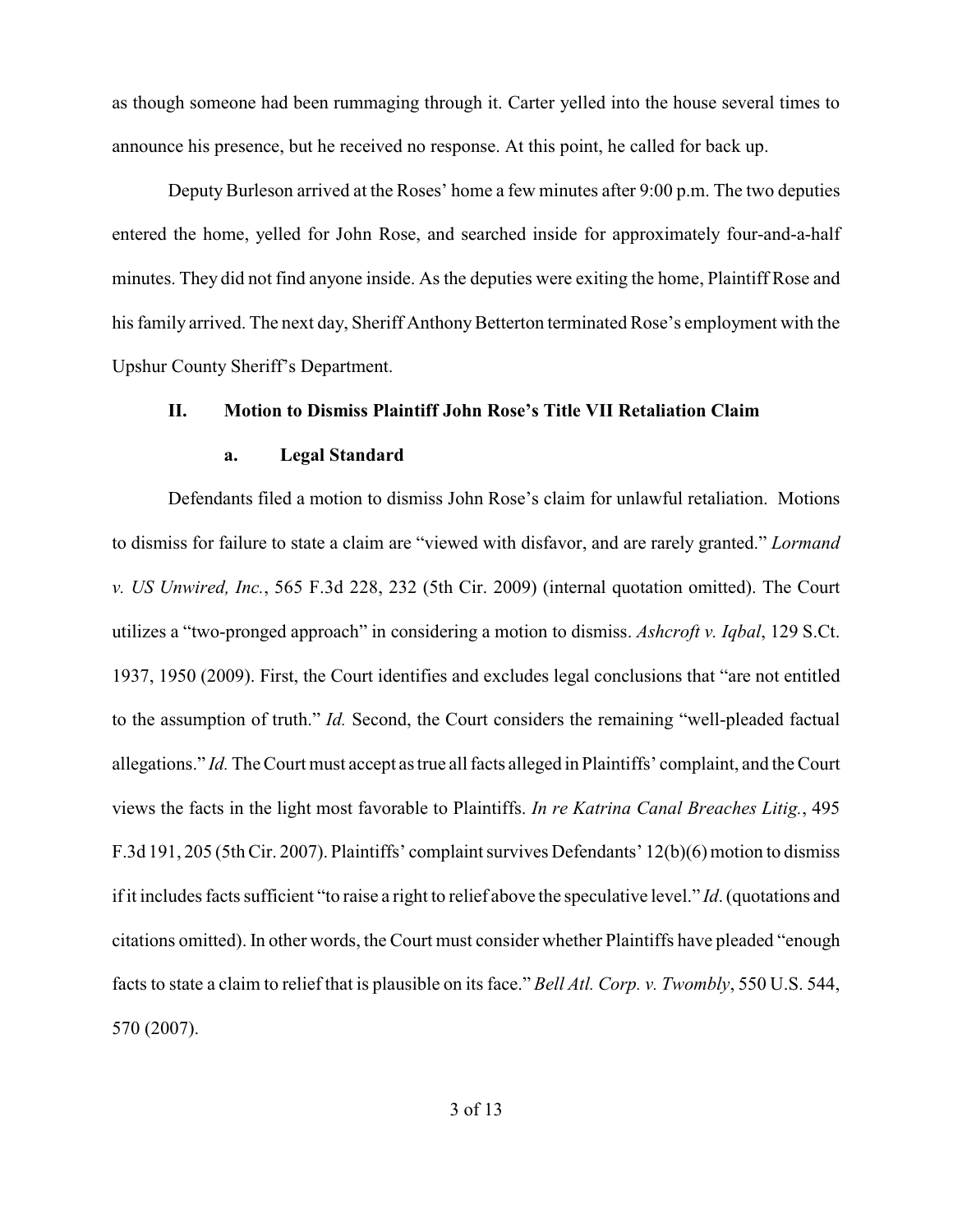## **b. Timeliness of Motion to Dismiss**

Plaintiff John Rose<sup>1</sup> argues that Defendants' motion to dismiss is not timely filed because it was not filed before Defendants' original answer. Plaintiff's argument lacks merit. In response to Plaintiff's complaint, Defendants filed a motion for judgment on the pleadings. Plaintiff then moved for leave to file an amended complaint. The Court granted leave and at the same time denied Defendants' motion for judgment on the pleadings without prejudice. In response to Plaintiff's amended complaint, Defendants filed an answer and a motion to dismiss. Defendants are correct that the motion for judgment on the pleadings was denied because Plaintiff had amended his complaint. Defendants were entitled to file a responsive pleading to Plaintiff's amended complaint.

# **c. Title VII Retaliation**

The Court granted Plaintiffs leave to amend their original complaint. In response, Defendants have moved to dismiss Plaintiff John Rose's amended complaint for Title VII retaliation. Plaintiff Rose did not move for additional leave to amend his complaint.

Plaintiff Rose claims that he was retaliated against because of his opposition to sexual harassment in the workplace and participation in protected activity. "Title VII prohibits retaliation . . . against individuals who oppose discriminatoryemployment practices or participate in complaints or investigations of employment practices prohibited by [T]itle VII." *Lowrey v. Tex. A & M Univ. Sys.*, 117 F.3d 242, 249 (5th Cir. 1997) (citing 42 U.S.C. § 2000e–3(a)).

To establish a prima facie case of retaliation, a plaintiff must show that: (1) he participated in an activity protected by Title VII; (2) his employer took adverse employment action against him; and (3) a causal connection exists between the protected activity and the materially adverse action.

<sup>&</sup>lt;sup>1</sup> Because only John Rose asserts a Title VII claim, references in this Order to Plaintiff refer to John Rose only. References to Plaintiffs refer to John Rose, his wife, and their children.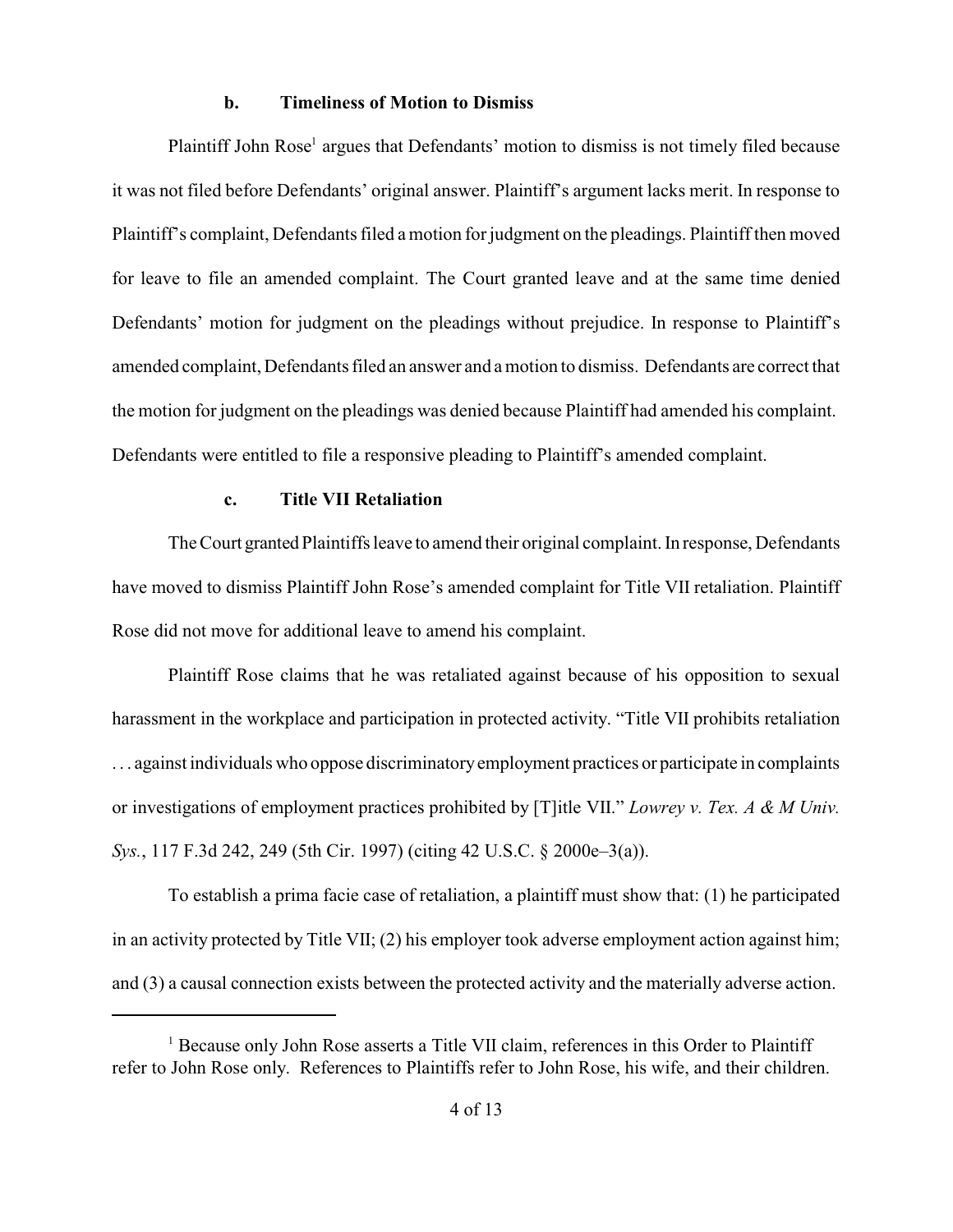*See Aryain v. Wal-Mart Stores Tex. LP*, 534 F.3d 473, 484 (5th Cir. 2008).

To satisfy the first element of the prima facie case, an employee must show that he has either (1) "opposed any practice made an unlawful employment practice" by Title VII (the opposition clause); or (2) "made a charge, testified, assisted, or participated in any manner in an investigation, proceeding, or hearing" under Title VII(the participation clause). 42 U.S.C. § 2000e-3(a). Plaintiff's complaint does not allege sufficient facts to support a cause of action under either theory.

## **i. The Opposition Clause**

A plaintiff satisfies the opposition clause if he "opposed any practice made an unlawful employment practice" under Title VII. 42 U.S.C. § 2000e-3(a). If a plaintiff opposes an employment practice that is not actually prohibited by Title VII, the plaintiff may still be able to satisfy the opposition clause if he demonstrates that he had at least a good faith, reasonable belief that the practices he opposed were unlawful. *See Wilson v. UT Health Ctr.*, 973 F.2d 1263, 1267 (5th Cir. 1992); *Payne v. McLemore's Wholesale & Retail Stores*, 654 F.2d 1130, 1140 (5th Cir. 1981).

In this case, Plaintiff claims that he was terminated from his employment at the Upshur County Sheriff's Office because he opposed sexual harassment. The alleged sexual harassment occurred when two sheriff's department employees "made inappropriate sexual comments and/or suggestive communications with  $[Rose's]$  wife." Doc. No. 19 at  $3<sup>2</sup>$  Plaintiff claims that these comments and communications constituted sexual harassment against him, and that his employment was terminated because he complained about this sexual harassment.

 $2$ . The complaint also alleges that an employee "spread rumors and/or statements in the workplace" about Plaintiff and Plaintiff's wife. But according to the allegations in the complaint, it was Plaintiff's wife, not Plaintiff, who complained about these alleged rumors and statements. Moreover, there is no allegation that these rumors or statements were sexual in nature. To the extent these were alleged to be different comments than the communications already mentioned, the Court will not consider them.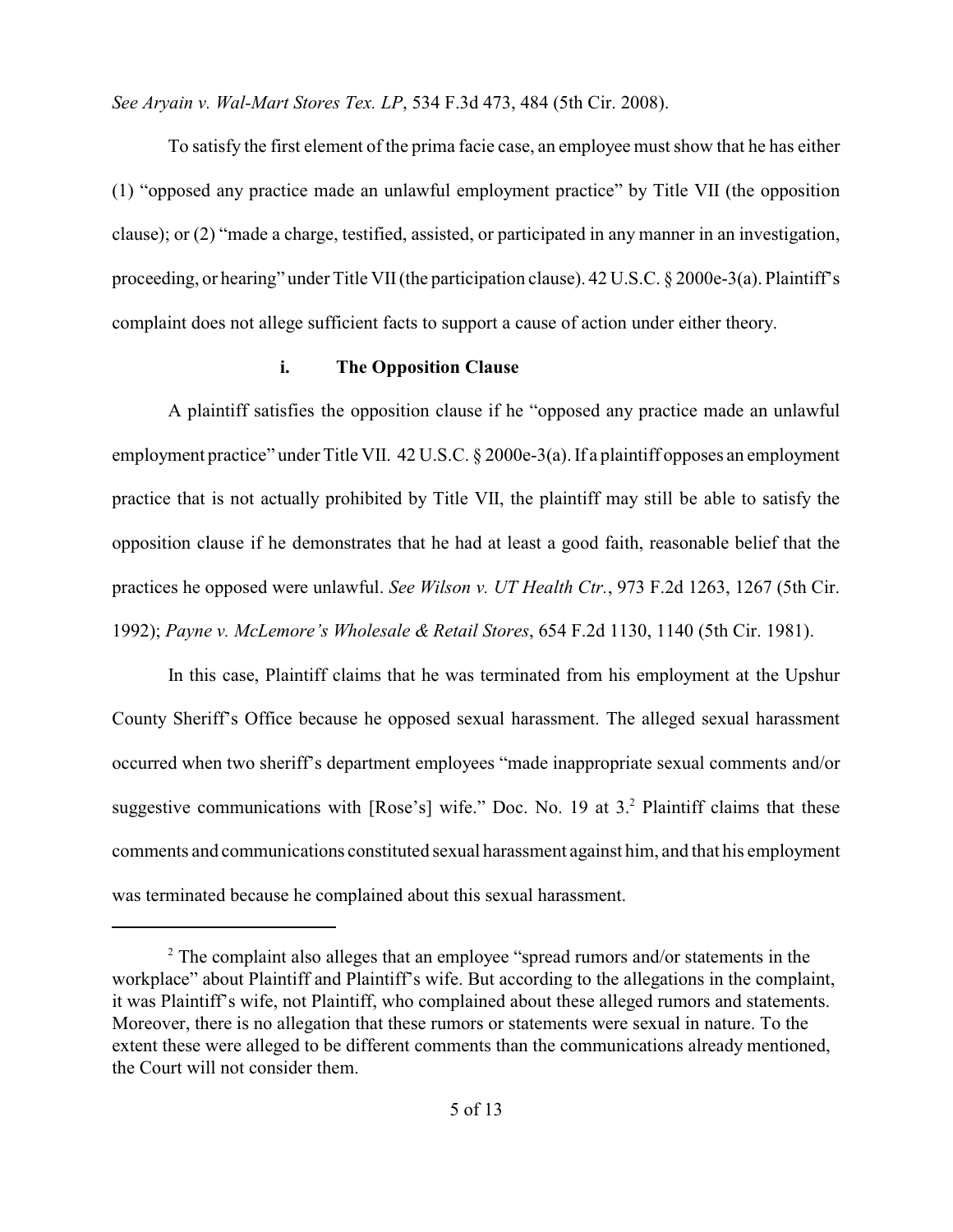In their motion to dismiss, Defendants argue that Rose fails to allege that he engaged in protected activity because Rose has not alleged the existence of an unlawful employment practice.

Assuming the allegations in the complaint to be true, and drawing all reasonable inferences in the light most favorable to Plaintiff, the Court finds that Plaintiff's allegations do not support a claim for retaliation under the opposition clause because Plaintiff has not alleged that he opposed an unlawful employment practice. Plaintiff alleges that two Upshur County employees made inappropriate sexual comments or suggestive communications with Plaintiff's wife and that he complained to the chief deputy about the comments and communications. Plaintiff has not pleaded facts that show that he or another employee were subjected to unwelcome sexual harassment. *See Earle v. Aramark Corp.*, 247 F. App'x 519, 524-25 (5th Cir. 2007) (stating that a prima facie case of sexual harassment requires a plaintiff to show "[he] was subjected to unwelcome sexual harassment"). The facts alleged hint that Rose's wife was subjected to unwelcome sexual communications. But this is not an unlawful employment practice under Title VII. Moreover, the allegations of harassment are vague. Except to say that the comments directed at his wife were "inappropriate," "sexual," and "suggestive," Plaintiff's amended complaint leaves the Court guessing about important details such as the content of the comments and communications. These allegations are insufficient to support Plaintiff's claim that he was retaliated against for opposing an unlawful employment practice.

Alternatively, Plaintiff argues that he satisfied the opposition clause because he had a good faith, reasonable belief that the employment practices he opposed were unlawful. Plaintiff supports this argument by simply stating that he "had a reasonable and good faith belief the practices were unlawful." Doc. No. 28 at 6. This statement is conclusory. Plaintiff does not articulate the reason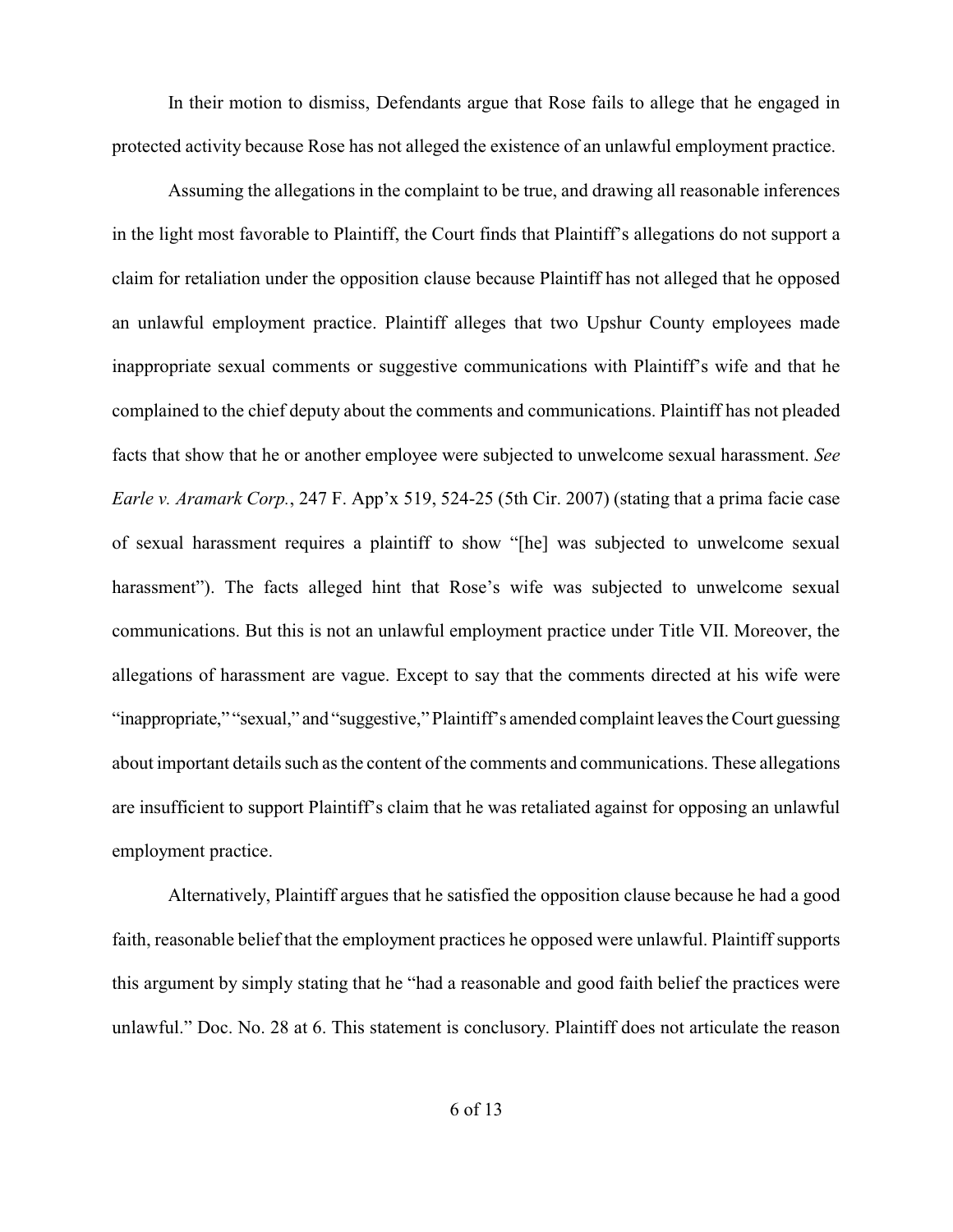underlying his good faith belief. Accordingly, Plaintiff has not pleaded enough facts for this Court to determine that his claim of a good faith belief is plausible on its face. *See Twombly*, 550 U.S. at 570.

## **ii. The Participation Clause**

The remaining avenue for Plaintiff's retaliation claim is the participation clause. Plaintiff's complaint alleges that he was retaliated against for participating in protected activity. Defendants contend that Plaintiff has not properly pleaded a cause of action under the participation clause for two reasons. First, Defendants argue that Plaintiff has merely recited an element of a cause of action and supported it with a conclusorystatement. Second, Defendants argue that Plaintiff has not alleged that he participated in any activity that is relevant to a claim under the participation clause. Specifically, Defendants argue that Plaintiff cannot rely on his Equal Employment Opportunity Commission (EEOC) charge to satisfy the participation clause because he filed that charge after he was terminated from the Upshur County Sheriff's Department. Because he was not employed by Defendants at the time he filed his EEOC charge, the charge does not satisfy the participation clause. *See e.g., Byers v. Dallas Morning News, Inc.*, 209 F.3d 419, 428 (5th Cir. 2000) ("In the instant case, the 'participation clause' is irrelevant because [plaintiff] did not file a charge with the EEOC until *after* the alleged retaliatory discharge took place.").

The Court agrees with Defendants that Plaintiff has not properly pleaded a cause of action under the participation clause. Plaintiff's claim under the participation clause is based entirely on an unsubstantiated conclusion that he was retaliated against because he participated in protected activity. There are no facts indicating that he made a relevant EEOC charge, testified, assisted, or participated in any manner in an investigation, proceeding, or hearing under Title VII. Accordingly,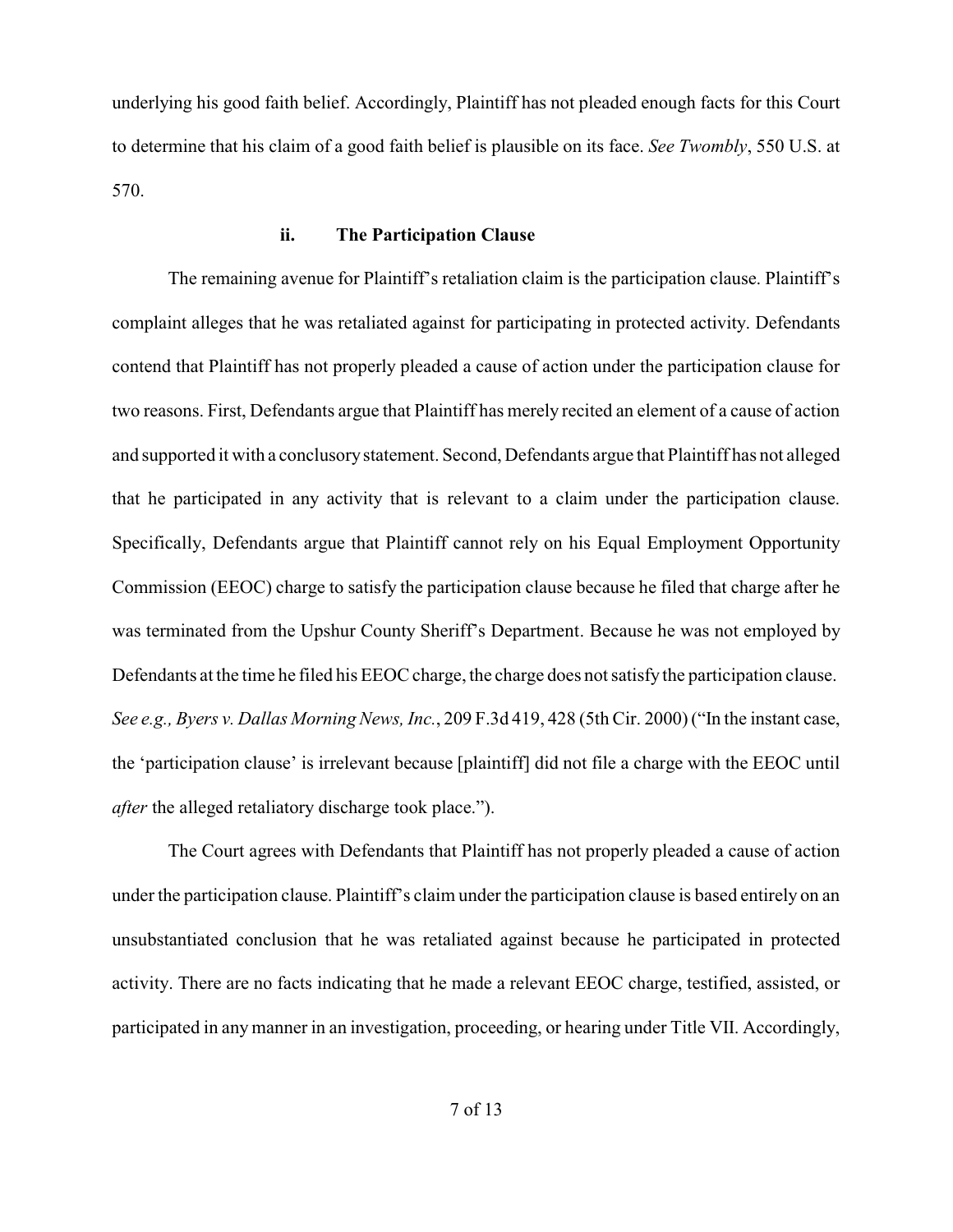Plaintiff's complaint does not contain enough facts to state a claim to relief under the participation clause that is plausible on its face. *See Twombly*, 550 U.S. at 570.

For the foregoing reasons, Defendants' motion to dismiss Plaintiff John Rose's claim for retaliation (Doc. No. 23) is GRANTED.

### **III. Motion for Summary Judgment of Plaintiffs' Fourth Amendment Claim**

#### **a. Legal Standard**

Defendants move for summary judgment on the Fourth Amendment § 1983 claim brought by John Rose, Crystal Rose, and their four minor children. The Court should grant a motion for summary judgment if no genuine issue as to any material fact exists and the moving party is entitled to judgment as a matter of law. Fed. R. Civ. P. 56(a); *Celotex Corp. v. Catrett*, 477 U.S. 317, 323–25 (1986); *Norwegian Bulk Transp. A/S v. Int'l Marine Terminals P'ship*, 520 F.3d 409, 411 (5th Cir. 2008). A fact is material if it might affect the outcome of the suit under the governing law. *Sossamon v. Lone Star State of Tex.*, 560 F.3d 316, 326 (5th Cir. 2009). Issues of material fact are "genuine" only if they require resolution by a trier of fact and if the evidence is such that a reasonable jury could return a verdict in favor of the non-moving party. *Anderson v. Liberty Lobby, Inc*., 477 U.S. 242, 248 (1986); *Sossamon*, 560 F.3d at 326. When ruling on a motion for summary judgment, the Court must view all inferences drawn from the factual record in the light most favorable to the nonmoving party. *Matsushita Elec. Indus. Co. v. Zenith Radio*, 475 U.S. 574, 587 (1986); *Sossamon*, 560 F.3d at 326.

Under Rule 56, the party moving for summary judgment must "demonstrate the absence of a genuine issue of material fact." *Duffie v. United States*, 600 F.3d 362, 371 (5th Cir. 2010) (internal quotation omitted). If the moving party fails to meet this initial burden, the motion must be denied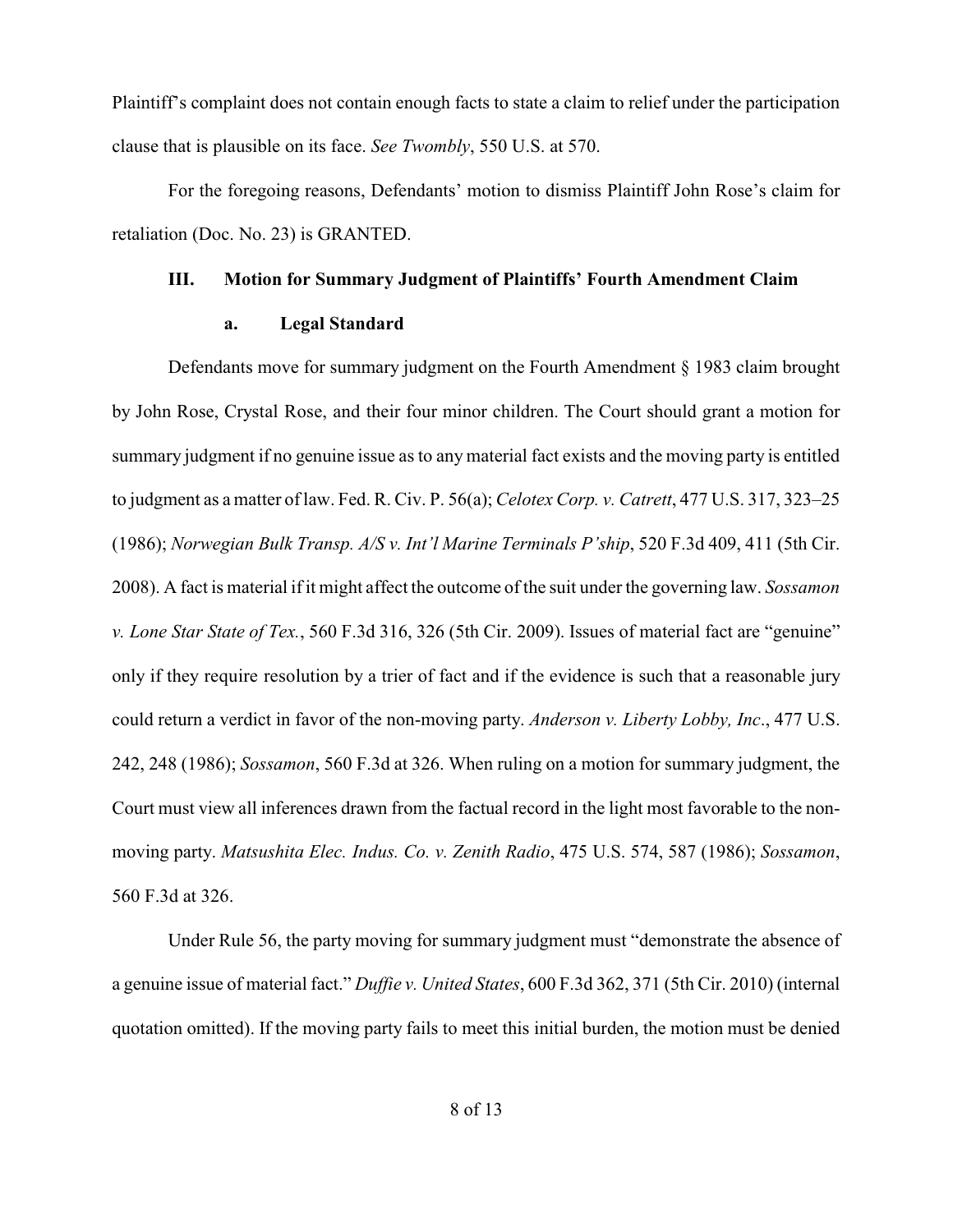regardless of the nonmovant's response. *Id.* (internal quotation omitted). If the movant meets the burden, however, Rule 56 requires the opposing party to go beyond the pleadings and show by affidavits, depositions, answers to interrogatories, admissions on file, or other admissible evidence that specific facts exist over which there is a genuine issue for trial. *Anderson*, 477 U.S. at 256; *U.S. ex rel. Farmer v. City of Hous.*, 523 F.3d 333, 337 (5th Cir. 2008); *EEOC v. Tex. Instruments, Inc*., 100 F.3d 1173, 1180 (5th Cir. 1996). The nonmovant's burden may not be satisfied by argument, conclusory allegations, unsubstantiated assertions, metaphysical doubt as to the facts, or a mere scintilla of evidence. *Matsushita*, 475 U.S. at 586–87; *U.S. ex rel. Farmer*, 523 F.3d at 337; *Duffie*, 600 F.3d at 371.

# **b. Discussion**

The material facts related to Defendant deputies Carter and Deputy Burleson's search of the Roses' home are not in dispute.<sup>3</sup> Plaintiffs contend that Defendants violated their Fourth Amendment right to be free of unreasonable searches when Defendants entered their home without a warrant. Defendants argue that they are entitled to qualified immunity on the Fourth Amendment claim. Under the facts of this case, the Court finds that Deputies Carter and Burleson are entitled to qualified immunity because it was not clearly established that entering the Roses' home under the circumstances was objectively unreasonable and therefore a Fourth Amendment violation.

"The doctrine of qualified immunity protects government officials 'from liability from civil damages insofar as their conduct does not violate clearlyestablished statutoryor constitutional rights of which a reasonable person would have known.'" *Pearson v. Callahan*, 555 U.S. 223, 231 (2009) (quoting *Harlow v. Fitzgerald*, 457 U.S. 800, 818 (1982)). The qualified immunity inquiry has two

<sup>&</sup>lt;sup>3</sup> All references to Defendants in this section refer to Deputies Carter and Burleson, unless otherwise noted.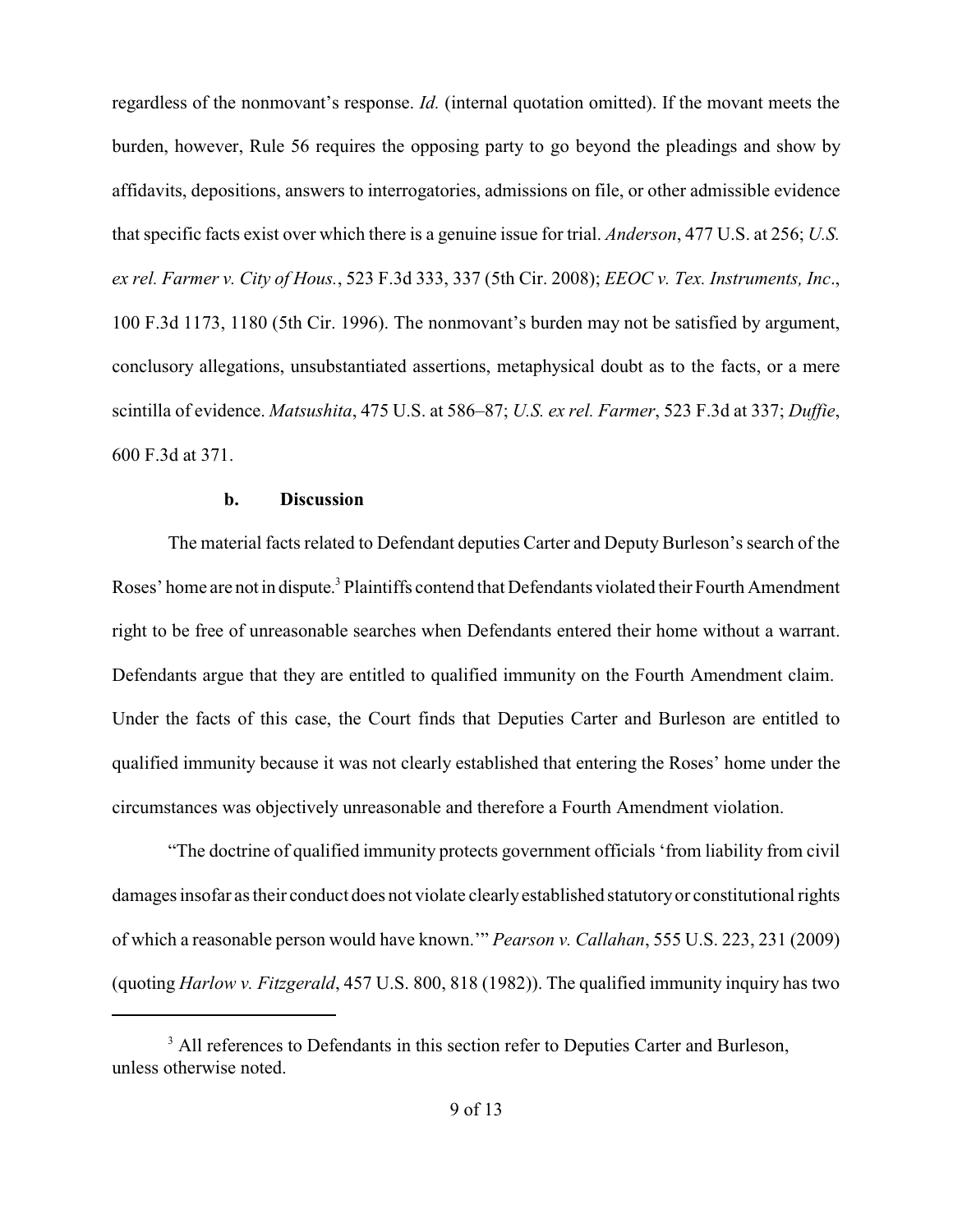prongs: (1) whether an official's conduct violated a constitutional right of the plaintiff; and (2) whether that right was clearly established at the time of the violation. *See Brown v. Callahan*, 623 F.3d 249, 253 (5th Cir. 2010). The Court may begin its analysis by considering either prong. *See Pearson*, 555 U.S. at 236.

Whether a legal rule is clearly established depends substantially upon the level of generality at which the rule is identified. *See Anderson v. Creighton*, 483 U.S. 635, 639 (1987). The right a government official is alleged to have violated must have been "clearly established" in a particularized and relevant sense. *Id.* at 640. This means that "[t]he contours of the right must be sufficiently clear that a reasonable official would understand that what he is doing violates that right." *Id.* In other words, in view of pre-existing law, the unlawfulness of an official action must be apparent. *Id.* (citations omitted).

Searches and seizures inside a home without a warrant are presumptively unreasonable. *See Brigham City, Utah v. Stuart*, 547 U.S. 398, 403 (2006). But this presumption may be overcome in some circumstances because "[t]he ultimate touchstone of the Fourth Amendment is 'reasonableness.'" *Id.* at 403. The exigencies of a particular situation may "make the needs of law enforcement so compelling that [a] warrantless search is objectively reasonable under the Fourth Amendment." *Mincey v. Arizona*, 437 U.S. 385, 394 (1978).

"[W]here the complained of conduct is a law enforcement warrantless search of a residence, qualified immunity turns not only on whether it was then clearly established that such a search required probable cause and exigent circumstances, but *also* on whether it was then 'clearly established that the circumstances with which' the officer 'was confronted did not constitute probable cause and exigent circumstances.'" *Pierce v. Smith*, 117 F.3d 866, 871 (5th Cir. 1997)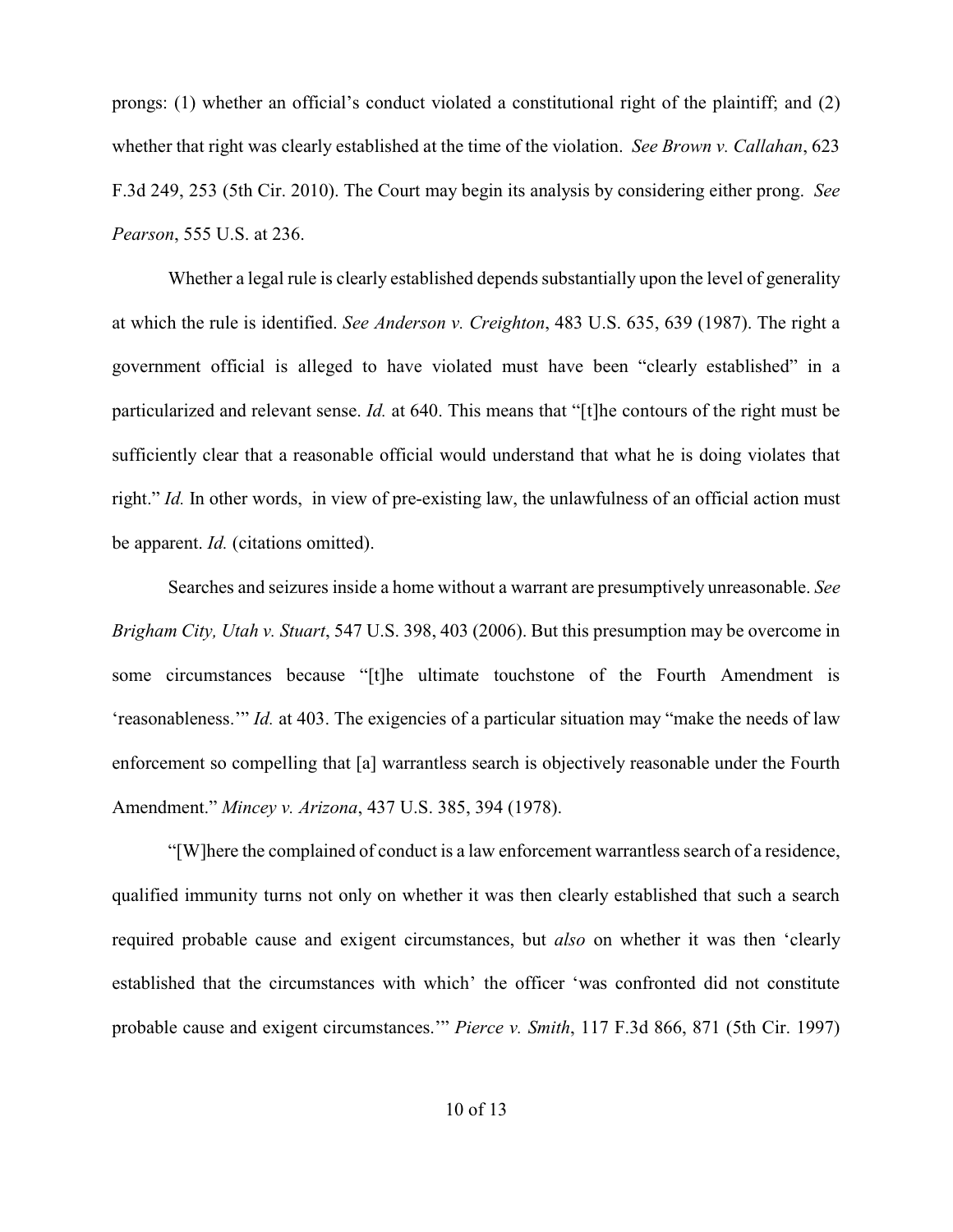(quoting *Anderson v. Creighton*, 483 U.S. 635, 640-41 (1987).

To prevail on their claim under the Fourth Amendment, Plaintiffs must overcome Defendants' qualified immunity defense. The burden is on Plaintiffs to rebut the officers' qualified immunity defense "by establishing a genuine fact issue as to whether the [officers'] allegedly wrongful conduct violated clearly established law." *Brown*, 623 F.3d at 253.

The relevant question in this case is whether a reasonable officer could have believed Defendants' warrantless search to be lawful, in light of clearly established law and the information the searching officers possessed. *See Anderson*, 483 U.S. at 641. The Court is presented with the following facts: John Rose called in sick for work on February 3, 2010. At approximately 8:30 p.m. that night, Deputy Carter arrived at the Roses' home. He observed a car in the driveway but could not identify its owner. He observed lights and a television on in the home. The front door was open and the interior of the home appeared "ransacked," "destroyed," and as though someone had been rummaging around inside. Carter yelled into the house several times to announce his presence, but received no response. He called for back up. Deputy Burleson arrived about ten minutes later and the two deputies searched the home for less than five minutes.

Plaintiffs argue that Defendants are not entitled to qualified immunity under these facts. They rely on *United States v. Troop*, 514 F.3d 405 (5th Cir. 2008). In *Troop*, border patrol agents suspected that illegal aliens may have been inside a house. *Troop*, 514 F.3d at 408. The agents knocked and announced their presence at the house, but received no response. *Id.* Through a window, the agents could see two men lying on a bed. *Id.* The agents called to these men, but received no response. *Id.* One agent reached through an open window and shook one of the men, but still received no response. *Id.* Believing that there may have been a medical emergency, the agents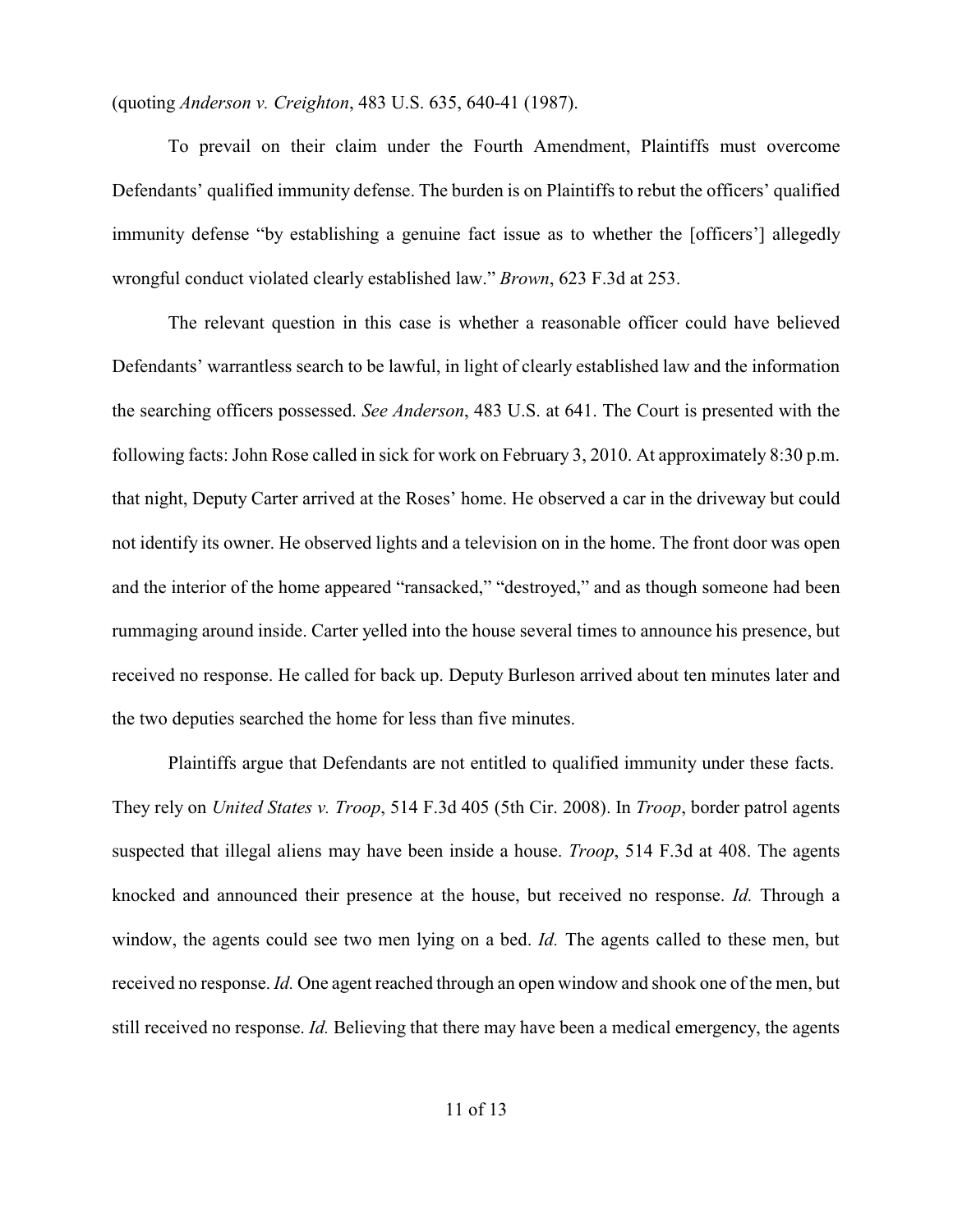entered the home and found evidence of a crime, which was later used to convict Troop. *Id.* The Fifth Circuit held that these facts did not constitute exigent circumstances because there was "no evidence of medical distress requiring immediate aid, such as loss of blood, signs of physical illness, or evidence that an individual had to be carried or dragged." *Id.* at 410. The Court found that the failure of anyone to respond to the agents' knocking was insufficient to create exigent circumstances. *Id.*

Plaintiffs argue that *Troop* is directly relevant to this case. But *Troop* was a criminal case, and the question before the Fifth Circuit was whether certain incriminating evidence should be suppressed because it was obtained during a warrantless search. *Id.* at 407. *Troop* did not address whether the border patrol agents who conducted the search should be stripped of qualified immunity and subjected to civil liability for their actions. Moreover, the circumstances of the search in *Troop* are sufficiently distinct from the circumstances in the present case that they could not have put Deputies Carter and Burleson on notice that searching the Roses' home was a violation of constitutional law. Like the agents in *Troop*, Carter and Burleson received no response when they announced their presence at the home. In *Troop* and this case, the officers were able to see inside the homes before entering them. In *Troop*, the officers observed men sleeping on a bed, but they did not present evidence of distress that might have justified their warrantless entry. *Id.* at 410. In this case the door was open, interior lights and the TV were on, and the interior of the home appeared to be destroyed. In addition, there was a car in the driveway giving rise to a reasonable belief that someone was home. Finally, Deputies Carter and Burleson knew that Plaintiff Rose had been too sick to work that day. On these facts, Defendants argue that they had reason to believe that some sort of struggle, distress, or violence had recently occurred in the home. They also argue that Plaintiff